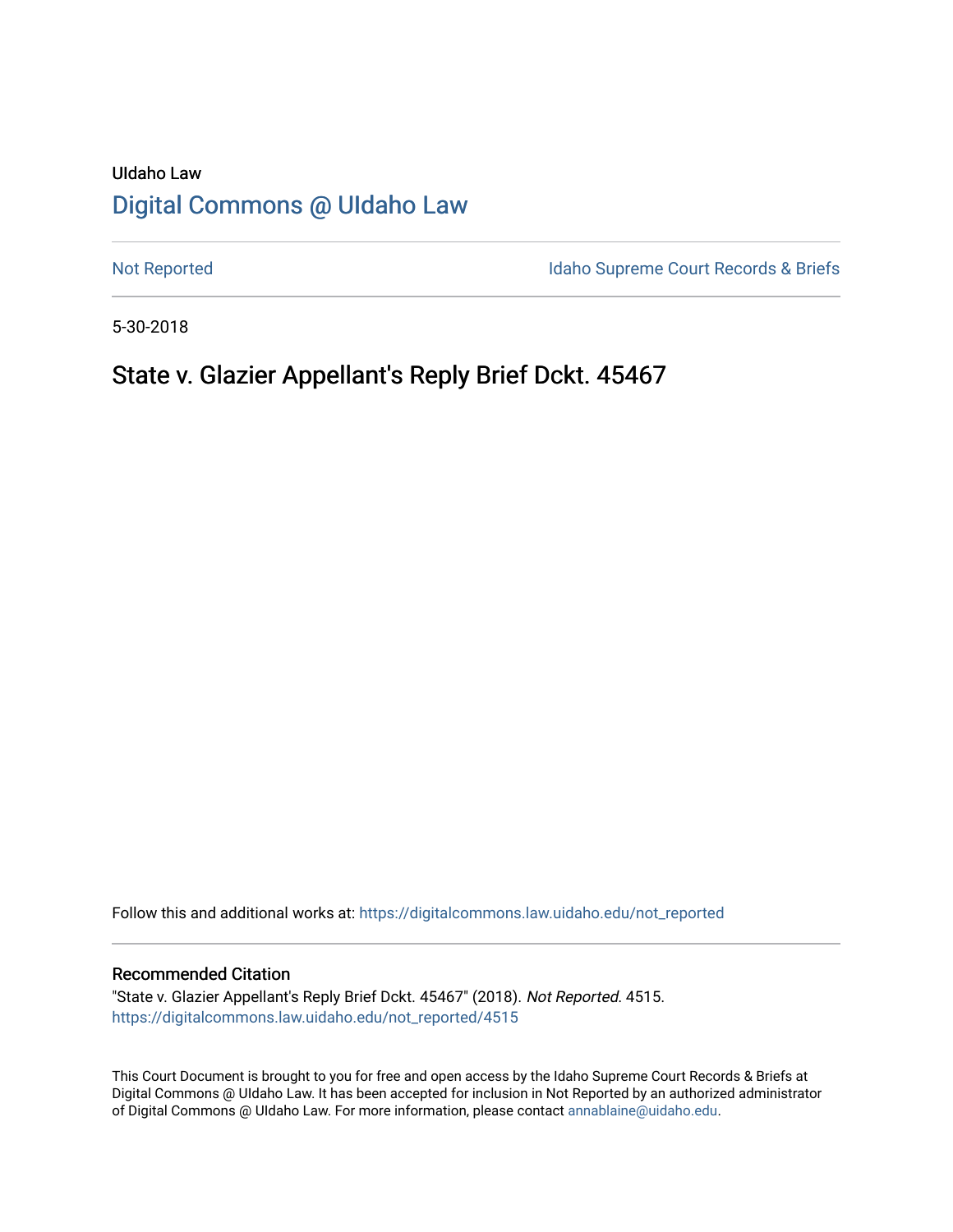ERIC D. FREDERICKSEN State Appellate Public Defender I.S.B. #6555

BRIAN R. DICKSON Deputy State Appellate Public Defender I.S.B. #8701 322 E. Front Street, Suite 570 Boise, Idaho 83702 Phone: (208) 334-2712 Fax: (208) 334-2985 E-mail: documents@sapd.state.id.us

#### IN THE SUPREME COURT OF THE STATE OF IDAHO

| STATE OF IDAHO,       |                                |
|-----------------------|--------------------------------|
| Plaintiff-Respondent, | NO. 45467                      |
| V.                    | ADA COUNTY NO. CR-FE-2016-8574 |
| RONALD LEE GLAZIER,   | <b>APPELLANT'S</b>             |
| Defendant-Appellant.  | <b>REPLY BRIEF</b>             |

# STATEMENT OF THE CASE

#### Nature of the Case

Ronald Glazier contends the district court abused its discretion by denying his I.C.R. 35 motion (*hereinafter*, Rule 35 motion) requesting leniency. The State makes two responses, that because he requested the sentence the district court imposed at the sentencing hearing, his Rule 35 motion is barred under the invited error doctrine, and that the district court's decision was proper on its merits. The State is mistaken in both respects. Therefore, this Court should reduce his sentences as it deems appropriate, or, alternatively, remand this case for further proceedings.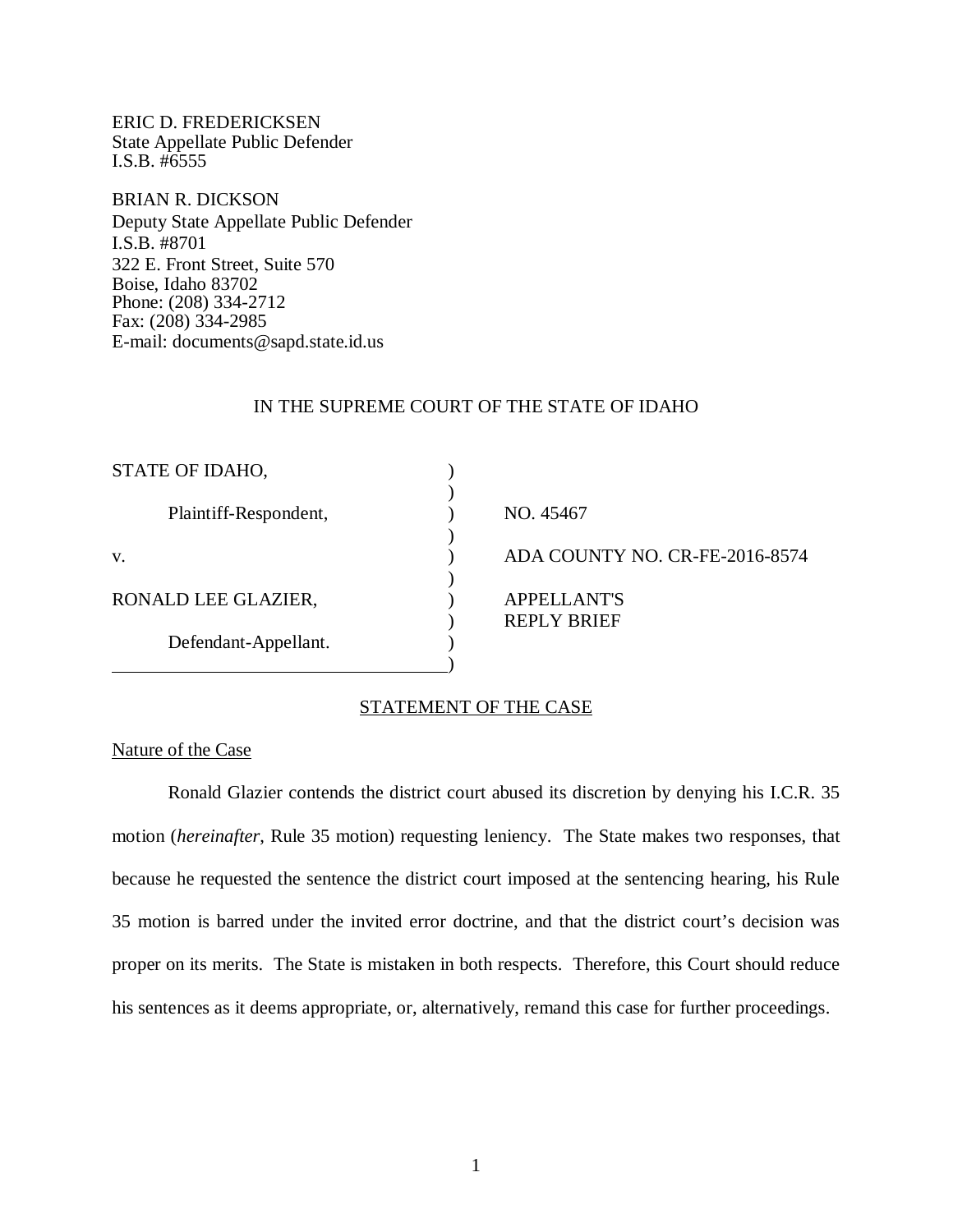### Statement of the Facts and Course of Proceedings

The statement of facts and course of proceedings were previously articulated in Mr. Glazier's Appellant's Brief. They need not be repeated in this Reply Brief, but are incorporated herein by reference thereto.

## ISSUE

Whether the district court abused its discretion by denying Mr. Glazier's Rule 35 motion.

## ARGUMENT

## The District Court Abused Its Discretion By Denying Mr. Glazier's Rule 35 Motion

# A. The Doctrine Of Invited Error Does Not Preclude Mr. Glazier From Challenging The Denial Of His Rule 35 Motion On Appeal

The invited error doctrine prevents a party from complaining about a decision which the district court made with his consent or at his urging. *State v. Carlson*, 134 Idaho 389, 402 (Ct. App. 2000). As the Idaho Supreme Court has made clear, Rule 35 motions are entirely distinct from the initial sentencing determination. *State v. Adair*, 145 Idaho 514, 516 (2008) ("This Court will not use a Rule 35 motion as a vehicle to review the underlying sentence absent the presentation of new information."); *State v. Huffman*, 144 Idaho 201, 203 (2007) ("Rule 35 does not function as an appeal of the sentence.") As a result, the district court's decision regarding the imposition of sentence is not the same as its decision on a Rule 35 motion, and therefore, the invited error doctrine will not prevent a defendant from pursuing a Rule 35 motion even if he actually stipulated to a particular sentence as part of his plea agreement.<sup>[1](#page-2-0)</sup> See, e.g., *State v. Person*, 145 Idaho 293, 299 (Ct. App. 2007).

<span id="page-2-0"></span><sup>&</sup>lt;sup>1</sup> Mr. Glazier did not stipulate to a particular sentence as part of his plea agreement. (R., pp.147, 150 (noting that the sentencing recommendations were open under his plea agreement).) As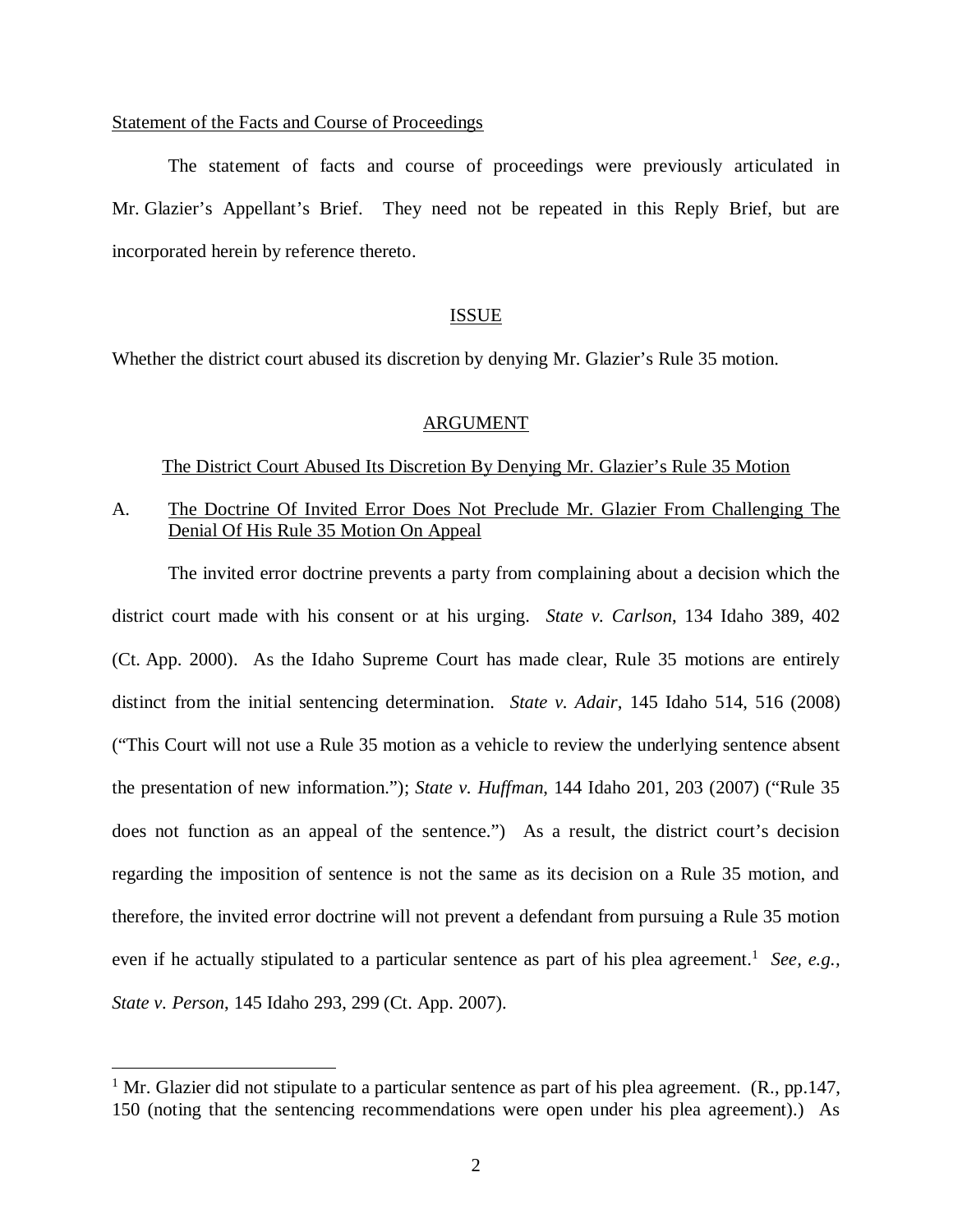Mr. Glazier did not invite, consent, or urge the district court to deny his Rule 35 motion. (*See generally* R.) Ergo, even if the invited error doctrine would preclude him from challenging the initial decision to impose his sentence,<sup>[2](#page-3-0)</sup> it does not preclude him from challenging the entirely separate decision to deny his Rule 35 motion which was based on different facts – the new and additional information he presented in support of his motion which was not available at the time of the initial sentencing.

# B. The District Court Abused Its Discretion When It Denied Mr. Glazier's Rule 35 Motion Without Sufficiently Considering The New And Additional Information Presented With That Motion

The State's arguments in regard to the merits of the district court's decision to deny Mr. Glazier's Rule 35 motion are not remarkable, and so, no further reply is needed in that regard. Accordingly, Mr. Glazier simply refers the Court back to pages 4-5 of his Appellant's Brief.

#### **CONCLUSION**

Mr. Glazier respectfully requests that this Court reverse the order denying his Rule 35 motion and either reduce his sentence as it deems appropriate, or, alternatively, remand this case to the district court for further proceedings.

DATED this 30<sup>th</sup> day of May, 2018.

 $\sqrt{s}/$ BRIAN R. DICKSON Deputy State Appellate Public Defender

<span id="page-3-0"></span>such, several of the potential issues with pursuing the Rule 35 motion following such a stipulation which *Person* addressed are not present in Mr. Glazier's case, meaning there is even less justification to prevent him from pursuing the Rule 35 motion than there was in *Person*.  $2^2$  Mr. Glazier has not challenged the district court's decision in imposing his sentence in this appeal. (*See generally* App. Br.)